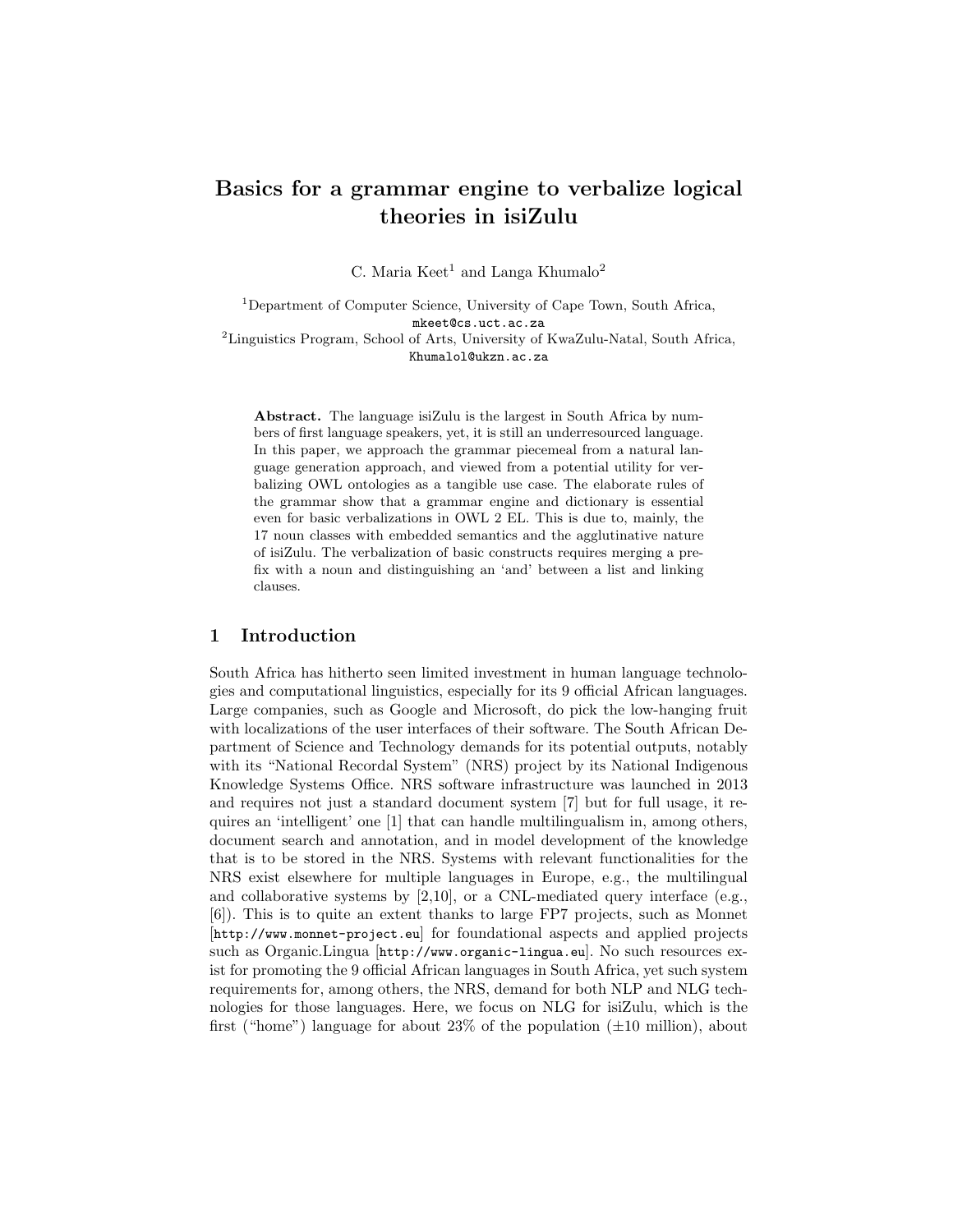half of the population in South Africa can speak it, and it has several closely related languages, such as isiXhosa.

Unlike for NLP and corpus building [16,18], no NLG results exist for any of the languages in the Nguni language group, of which isiZulu is a member. One could consider Google Translate, which has English–isiZulu since October 2013, but it cannot handle articles and quantification (among other things), and its technology is proprietary and inaccessible. There are mainly old and outdated grammar books and Doke's seminal work on the general description of the isiZulu morphology [4,5] has remained an important reference for linguistic work not only in isiZulu but in Southern Bantu languages; this makes it challenging to commence defining grammars similar to Kuhn [12]. It will take many years and resources to fill this gap. Here, we start with some basics that should aid both linguists and information systems development. To this end, we take language constructs of a practical logic language with low expressiveness, such as the OWL 2 EL profile [14], as a starting point and extant approaches for other languages and systems. Concerning such practical verbalizations of logical theories, there are verbalization options within English [17], implementations in different systems, such as for the Semantic Web (ACE [8]) and for conceptual data models (e.g., monolingual [3] and multilingual ORM [9]), and we assume that a multilingual ontology is in place, perhaps managed through the Lemon model [13]. For isiZulu, it appears that the grammar rules are quite complex, and we summarise those for subsumption, disjointness, existential and universal quantification, and conjunction. There are two particular features of isiZulu that have a major effect on verbalizations, which are that the semantics of the noun (more precisely: the category of the entity it refers to) and the quantifiers in an axiom influence the verbalization patterns.

The remainder of this paper is organised as follows. Section 2 describes some basic aspects of isiZulu, and Section 3 presents the main results on verbalization patterns for simple taxonomic subsumption, disjointness (negation), conjunction, and quantification. We reflect in Section 4 and conclude in Section 5.

#### 2 Some very basic aspects of isiZulu

IsiZulu is a highly agglutinating language with a complex morphology. As is emblematic of Bantu languages, isiZulu has a system of noun classes. Every noun belongs to a noun class. The class is often identifiable from the noun prefix that is attached to the noun, and it governs the agreement of all words that modify the noun, as well as of predicates of which the noun is a subject. Object agreement may also be marked on the predicate.

There is more than one convention for labeling and referring to these classes, most of which are essentially numbering systems. We will use Meinhof's (1948) classification system, which is used in most scholarly works and permits comparison of corresponding classes across Bantu languages, all of which lack at least some of the classes posited for proto-Bantu. Most noun classes are set off into pairs in isiZulu such that most nouns have a singular form in one class and a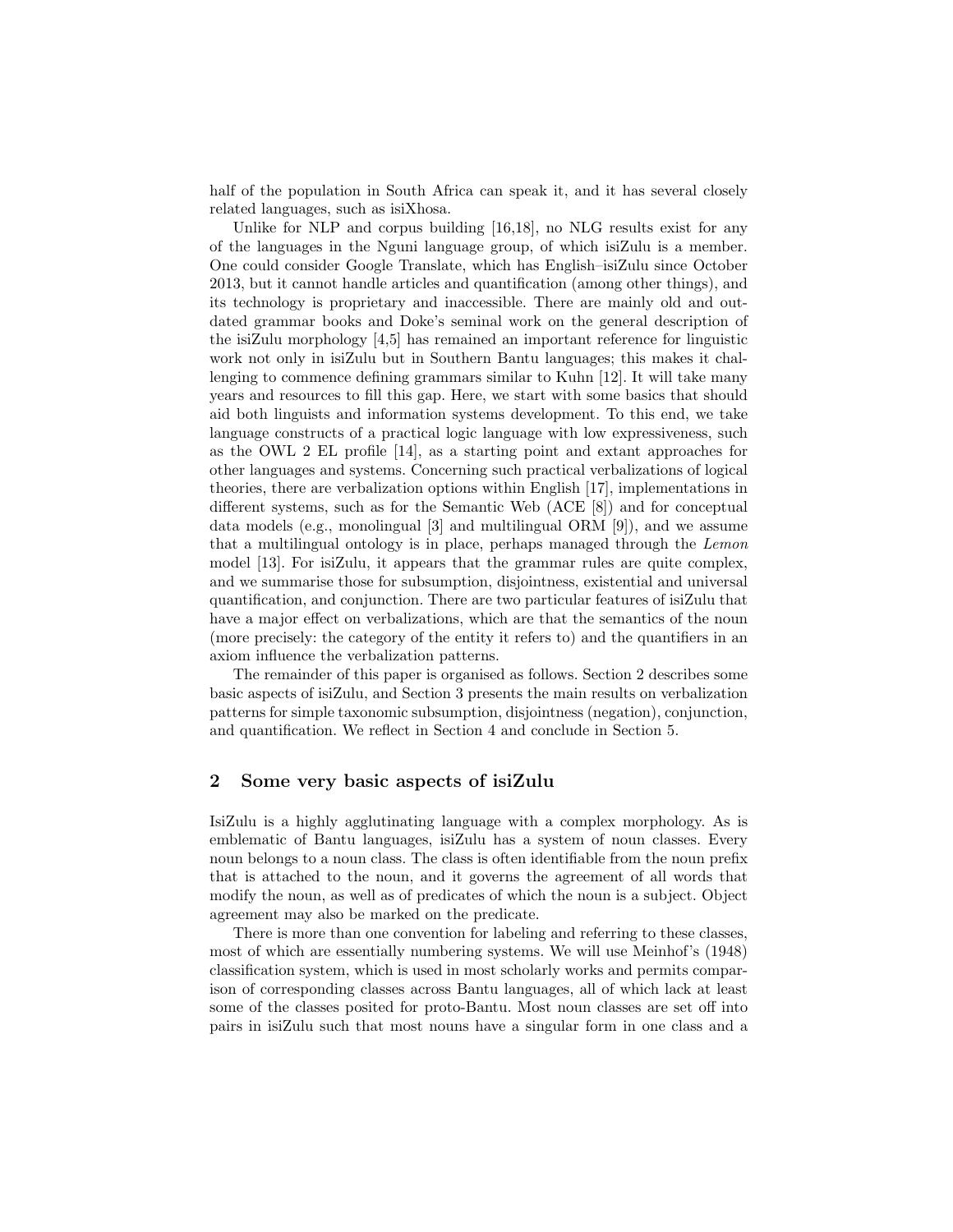Table 1. Zulu noun classes, with examples. The noun class prefix of classes 1 and 3 is conditioned by the morphology of the stem to which it attaches: -mu- before monosyllabic stems and  $-m$ - for other stems. The n of the noun prefixes of noun class 9 and 10 fuses with the following consonant forming prenasalized consonants; NC: Noun class, AU: augment, PRE: prefix.

| NC             | $\bf{A}$ U | $ {\rm PRE}$             | <b>Stem</b> (example) <b>Meaning</b> |                            | Example  |          |
|----------------|------------|--------------------------|--------------------------------------|----------------------------|----------|----------|
| 1              | $u-$       | $m(u)$ -                 | -fana                                | humans and other           | umfana   | boy      |
| $\overline{2}$ | $a-$       | ba-                      | -fana                                | animates                   | abafana  | boys     |
| 1a             | $u-$       |                          | -baba                                | kinship terms and proper   | ubaba    | father   |
| 2a             | $O-$       |                          | -baba                                | names                      | obaba    | fathers  |
| 3a             | $11 -$     |                          | -shizi                               | nonhuman                   | ushizi   | cheese   |
| (2a)           | $O-$       |                          | -shizi                               |                            | oshizi   | cheeses  |
| 3              | $u-$       | $m(u)$ -                 | -fula                                | trees, plants, non-paired  | umfula   | river    |
| 4              | i-         | mi-                      | -fula                                | body parts                 | imifula  | rivers   |
| $\overline{5}$ | i-         | $(li)$ -                 | -gama                                | fruits, paired body parts, | igama    | name     |
| 6              | $a-$       | ma-                      | -gama                                | and natural phenomena      | amagama  | names    |
| $\overline{7}$ | i-         | si-                      | -hlalo                               | inanimates and manner/     | isihlalo | chair    |
| 8              | i-         | zi-                      | -hlalo                               | style                      | izihlalo | chairs   |
| 9a             | i-         |                          | -rabha                               | nonhuman                   | irabha   | rubber   |
| (6)            | $a-$       | ma-                      | -rabha                               |                            | amarabha | rubbers  |
| 9              | $i(n)$ -   |                          | -ja                                  | animals                    | inja     | $\log$   |
| 10             | $i-$       | $\operatorname{zi}(n)$ - | -ja                                  |                            | izinja   | $\log s$ |
| 11             | $11 -$     | $(lu)$ -                 | -thi                                 | inanimates and long thin   | uthi     | stick    |
| (10)           | i-         | $\operatorname{zi}(n)$ - | -thi                                 | objects                    | izinthi  | sticks   |
| 14             | $u-$       | bu-                      | -hle                                 | abstract nouns             | ubuhle   | beauty   |
| 15             | $11 -$     | ku-                      | -cula                                | infinitives                | ukucula  | to sing  |
| 17             |            | ku-                      |                                      | locatives, remote/general  |          | locative |

plural form in another; the classes are summarised in Table 1. The morphological structure of a noun in isiZulu typically takes the shape of the tree structure.

For the most part, the semantics of a noun plays a role in determining what noun class a word falls in; their deeper meanings as well as shift and colloquial use are being investigated (e.g., [15]), and is summarised in column 5 of Table 1. Most noun stems belong to only one noun class pair, but exceptions exist (e.g., -ntu). Noun class prefixes can also be used to form new nouns from other noun stems and other stems, like noun class 15 that creates infinitives out of verbal stems. The vast majority of the nouns in noun class 14 is derived as well: the prefix -bu- forms abstract nouns from other noun stems and adjective stems. Class 17 is a non-productive locative class with the noun prefix  $ku$ -. IsiZulu lacks classes 12 and 13, which are found in other Bantu languages.

The complexity of the morphology of isiZulu is compounded by the fact that a number of prefixes have allomorphic forms. This is a consequence of the fact that isiZulu proscribes vowel sequencing, so that a prefix whose canonical form is nga- will have an allomorph ng- before roots that begin with vowels. Furthermore, many morphemes are homographs, so that the prefix nga- could represent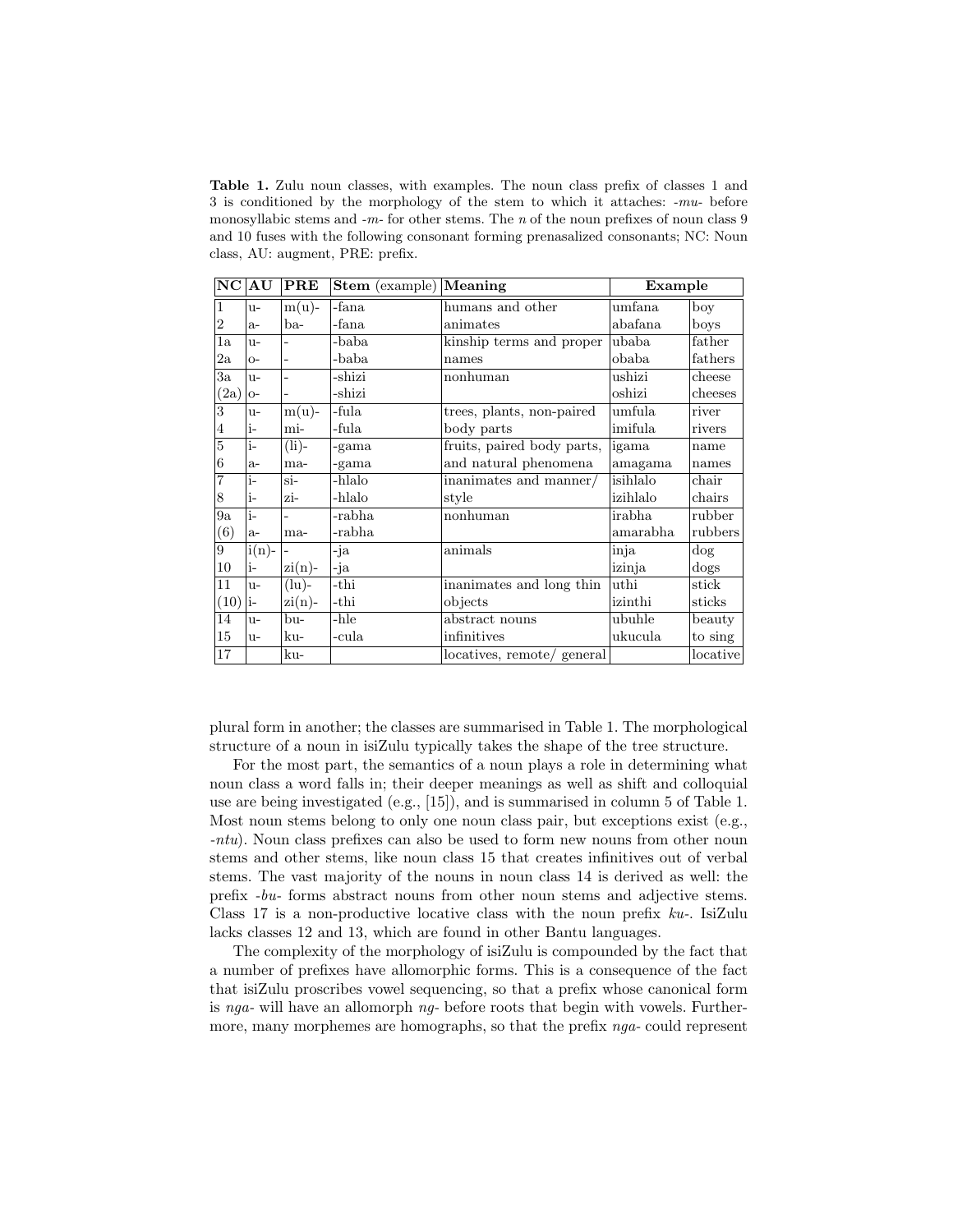either the potential mood morpheme or a form of the negative that occurs in subordinate clauses; and the sequence ng- could be the allomorph of either of these, or of a number of homographic morphemes  $nqi$ , which represent the first person singular in various moods. Besides these phonologically conditioned allomorphs, there are also morphologically conditioned ones; e.g., the locative prefix e- has an allomorph o- that occurs in certain morphological circumstances [18] (p1023). Nominal morphology triggers agreement, as is shown in the example:

Abafana abancane bazozithenga izincwadi ezinkulu aba-fana aba-ncane ba- zo- zi- thenga izi-ncwadi e-zi-nkulu 2.boy 2.small 2.SUBJ-FUT-10.OBJ-buy 10.book REL-10.big 'The little boys will buy the big books'

The fact that the subject abafana ('boys') is of noun class 2 is reflected both in the agreement prefix on the adjective abancane ('small') and in the subject agreement on the verb. The noun class 10 feature of the object izincwadi ('books') is reflected in the class 10 agreement on the adjective ezinkulu ('big') and in the object marker on the verb. A selection of such agreements, called concords, is included in Table 2. The normal word order is Subject Verb Object (SVO) but there is attested variation since post verbal subjects are also common.

It is imperative to further state that isiZulu also has a very complex verbal morphology. The verbs can be conjugated in five different tenses (remote past, recent past, present, immediate future and remote future) as well as for various aspects and moods. The verb usually agrees with the subject and sometimes with the object in person and number (as shown in the example above) and in 3rd person for noun class as well. To account for this, a verb form can consist of many morphemes. Such complex morphology characteristic of most Bantu languages presents a lot of challenges in the attempts to develop computational technologies in isiZulu.

# 3 Verbalization patterns and algorithms

We obviously cannot cover all the grammar rules, and will focus only on the from a logic viewpoint—seemingly 'simple' constructs, being subsumption, conjunction, negation, and quantification. This fits roughly with the OWL 2 EL profile (plus negation), that has a nice use-case scenario: upon localizing SNOMED CT, the axioms can then be verbalised in isiZulu and be used in healthcare applications. We will take examples from the general domain, however, so as not to complicate matters with medicine, and we assume a suitable multilingual encoding of the ontology, and use the Description Logics notation for conciseness.

Universal Quantification. We consider here only the universal quantification at the start of the concept inclusion axiom, such as for verbalizing taxonomic subsumption for atomic classes and the typical 'forall-some' construction, or, in linguistic terms, the nominal head. In isiZulu, the 'all'/'each' uses -onke, which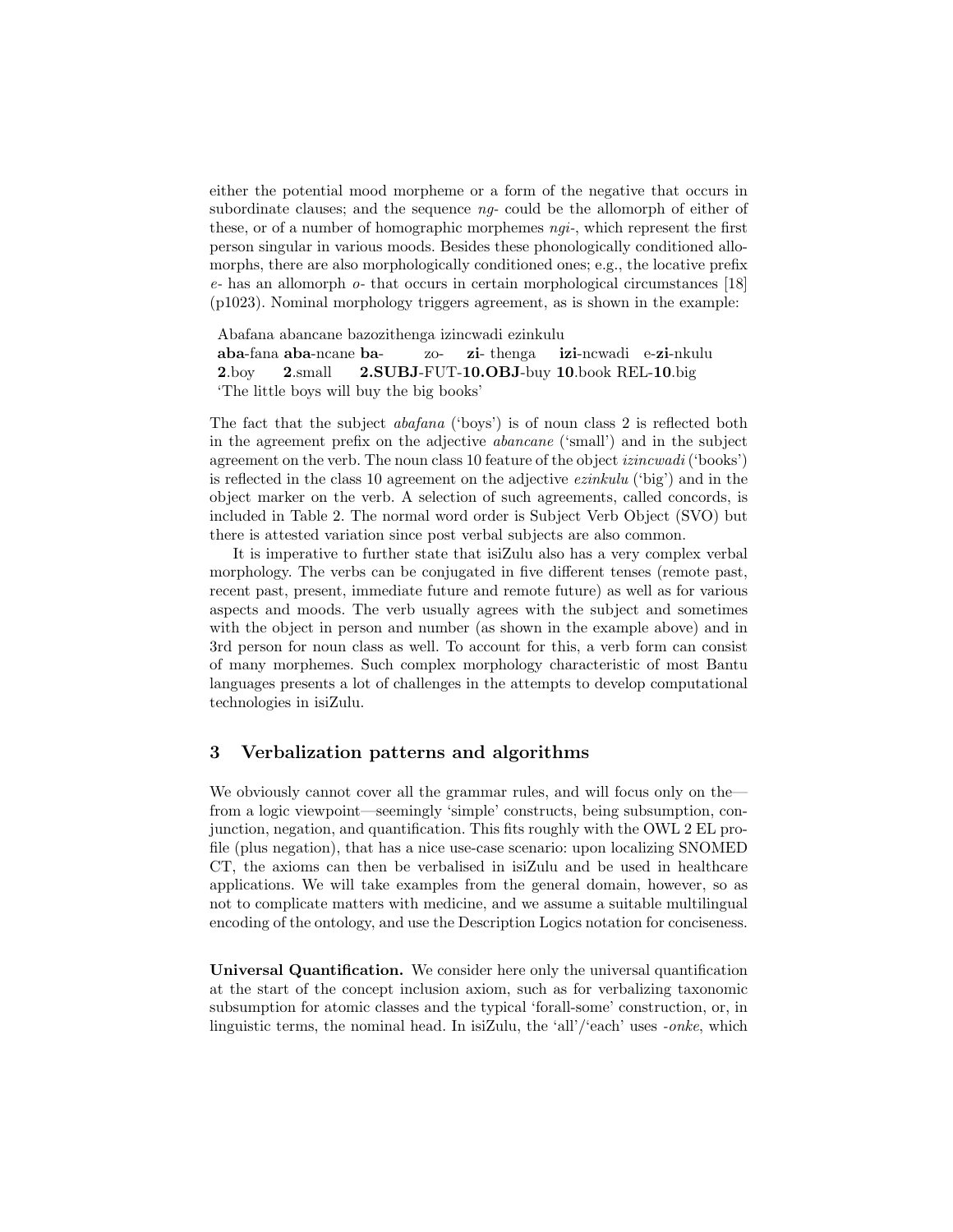| NC             | $QC$ (all)                                    |                        | NEG SC | <b>PRON</b> | $\mathbf{R} \mathbf{C}$ | $QC_{dwa}$ EC |        |
|----------------|-----------------------------------------------|------------------------|--------|-------------|-------------------------|---------------|--------|
|                | $\operatorname{QC}_{\text{oral}+\text{onke}}$ | $ {\rm QC}_{\rm nke} $ |        |             |                         |               |        |
| $\mathbf{1}$   | u-onke $\rightarrow$ wonke                    | WO-                    | aka-   | yena        | $O-$                    | ye-           | mu-    |
| $\overline{2}$ | ba-onke $\rightarrow$ bonke                   | $b^{\rm oo-}$          | aba-   | bona        | aba-                    | $b^o$         | ba-    |
| 1a             | u-onke $\rightarrow$ wonke                    | W <sub>O</sub> -       | aka-   | yena        | $O-$                    | ye-           | mu-    |
| $2\mathrm{a}$  | ba-onke $\rightarrow$ bonke                   | bo-                    | aba-   | bona        | aba-                    | $b^{\rm oo-}$ | ba-    |
| 3a             | u-onke $\rightarrow$ wonke                    | W <sub>O</sub> -       | aka-   | wona.       | $O-$                    | ve-           | mu-    |
| (2a)           | ba-onke $\rightarrow$ bonke                   | bo-                    | aba-   | bona        | aba-                    | bo-           | ba-    |
| 3              | u-onke $\rightarrow$ wonke                    | WO-                    | awu-   | wona        | $O-$                    | WO-           | mu-    |
| 4              | i-onke $\rightarrow$ yonke                    | $VO-$                  | ayi-   | vona        | $e-$                    | $VO-$         | mi-    |
| 5              | $l$ i-onke $\rightarrow$ lonke                | $10-$                  | ali-   | lona        | eli-                    | $\log$        | li-    |
| 6              | a-onke $\rightarrow$ onke                     | $O-$                   | awa-   | wona        | $a-$                    | $WO-$         | ma-    |
| $\overline{7}$ | si-onke $\rightarrow$ sonke                   | $SO-$                  | asi-   | sona        | esi-                    | $SO-$         | $\sin$ |
| 8              | zi-onke $\rightarrow$ zonke                   | $ZO-$                  | azi-   | zona        | ezi                     | $ZO-$         | zi-    |
| 9a             | i-onke $\rightarrow$ yonke                    | $VO-$                  | ayi-   | vona        | $e-$                    | $VO-$         | yi-    |
| (6)            | a-onke $\rightarrow$ onke                     | $O-$                   | awa-   | wona        | $a-$                    | $WO-$         | ma-    |
| 9              | i-onke $\rightarrow$ yonke                    | $VO-$                  | ayi-   | yona        | $e-$                    | $VO-$         | yi-    |
| 10             | $zi$ -onke $\rightarrow$ zonke                | $ZO-$                  | azi-   | zona        | ezi-                    | $ZO-$         | zi-    |
| 11             | $lu\text{-onke} \rightarrow \text{lonke}$     | $10-$                  | alu-   | lona        | olu-                    | $\log$        | lu-    |
| (10)           | $zi$ -onke $\rightarrow$ zonke                | $ZO-$                  | azi-   | zona.       | ezi-                    | $ZO-$         | zi-    |
| 14             | ba-onke $\rightarrow$ bonke                   | bo-                    | abu-   | bona        | obu-                    | $b^{\rm o-}$  | bu-    |
| 15             | ku-onke $\rightarrow$ konke                   | $ZO-$                  | aku-   | khona       | oku-                    | $ZO-$         | ku-    |

Table 2. Zulu noun classes with a selection of 'concords'. NC: Noun class; QC: quantitative concord; NEG SC: negative subject concord, PRON: pronominal; RC: relative concord; EC: enumerative concord; oral: oral prefix (see also AU and PRE in Table 1).

is prefixed with the oral prefix (see AU and PRE in Table 1) of the noun class of that first noun—i.e., a named OWL class/DL concept on the left-hand side of  $\Box$  in the ontology—and modified based on what the prefix was; e.g.:

| $(U1)$ Girl $\sqsubseteq $ |                                   |
|----------------------------|-----------------------------------|
| wonke umfana               | $(*each girl"; u-+-onke)$         |
| bonke abafana              | $({\text{all girls}}; ba+ -onke)$ |

This looks laborious, but it can be simplified computationally. The oral prefixes are stable for each noun class, so one can pre-compute the complete list of nominal heads (column 2 in Table 2) and carry out a simple look-up of the term when generating the verbalization. Whether singular or plural should be used depends on the context, and will be addressed below and in Algorithms 1 and 3.

Subsumption. There are different ways of carving up the nouns to determine which rules apply for verbalizing subsumption. One can use either the living/nonliving thing distinction into which nouns are grouped, but we postulate that a purely syntactic approach may be feasible, which is easier to implement computationally. The latter requires one to select the right copulative ('is a'), which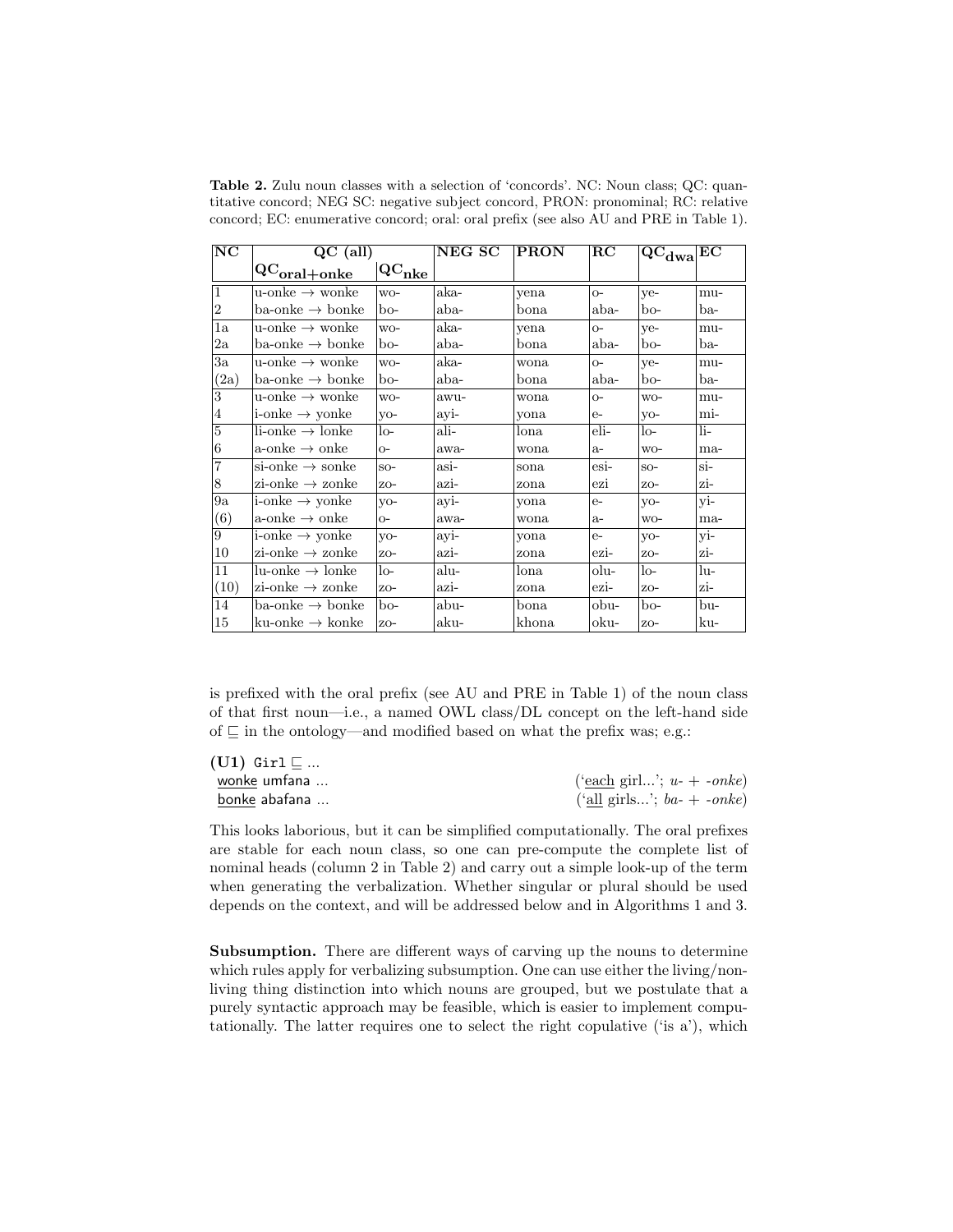is based on the first letter of the noun of the superclass, being ng for nouns starting with a-,  $o$ -, or u-, or else y. In addition, among generic and determinate verbalization, the generic is chosen. For instance:

(S1) Giraffes  $\sqsubseteq$  Animals (S2) MedicinalHerb  $\sqsubseteq$  Plant ikhambi ngumuthi (umuthi: (medicinal) plant)

izindlulamithi yizilwane ('giraffes are animals'; animals: izilwane)

The general pattern that emerges is as follows:  $\langle n \text{ i} \rangle \langle n \text{ i} \rangle$  depending on first letter of noun2> $\lt$ noun2>. This holds for when the subsumption is not followed by negation. If it is followed by negation, then the verbalization for subsumption and negation are combined into one term and the copulative is omitted. This can be with or without including the quantifiers in the verbalization. For instance:

(SN1) Cup  $\sqsubset \neg \text{Glass}$ zonke izindebe aziyona ingilazi ('all cups are not a glass')

Here, we address only the negation in the context of the subsumption symbol. The *azi*- is the negative subject concord (NEG SC) for the noun class of the noun (name of the OWL class) on the left-hand side of the subsumption (noun class 10 for izindebe), and the -yona is the part indicating the pronomial (PRON) for the noun of the class on the right-hand side of the subsumption *(ingilazi*) is in noun class 9a), which is then adjusted for each class; see Table 2. Thus, the pattern for simple disjointness is:  $\langle QC_{\text{all}}\rangle$  of NC<sub>x</sub>  $>$   $\langle$  plural of noun1 with  $NC_x$  > <NEG SC of  $NC_x$  > <PRON of  $NC_y$  > <noun2 with  $NC_y$  >. The high-level algorithm for simple class subsumption and disjointness for isiZulu is included as Algorithm 1, which is more elaborate compared to the 'is a' and 'is not a' in English verbalization templates. We leave the more complicated cases, like  $\forall R.C \sqsubseteq \exists S.(D \sqcap E)$ , for future work, as well as negation in other contexts.

Conjunction. The 'and' in the sense of a list of things uses na, but this changes into  $(a + i =)$  ne or  $(a + u =)$  no, depending on the first letter of the noun that follows it, and this no or ne is then a prefix to the second noun that drops its first letter (always a vowel); e.g. (C1). Conjunction as connective of clauses uses a different term for 'and', being kanye or futhi; e.g., (C2).

 $(C1)$  Milk  $\Box$  Butter

Ubisi nebhotela  $(Ubis_i + na + Ibhotela)$ 

 $(C2)$  ...  $\exists$ has\_filling.Cream  $\Box$   $\exists$ has\_Icing.Lemon\_flavour... ...kune zigcwalisa ukhilimu kanye nezinye uqweqwe olunambitheka\_ulamula...

That is, the pattern for the enumerative-and is  $\langle \text{noun1}\rangle \langle \text{na/ne/no}$  depending on noun2> $\le$ noun2 minus first character>, and for the connective-and it is  $\le$  first  $clause$  <kanye> <second clause>. Algorithm 2 first recognises whether it is a listing of atomic classes or several axioms—check the first element after the  $\Box$ : if it is an OWL object or data property (relationship or attribute), then use the connective-and, else an enumeration-and—and if the former, then it checks the first letter of the second word to choose the  $na/ne/no$ .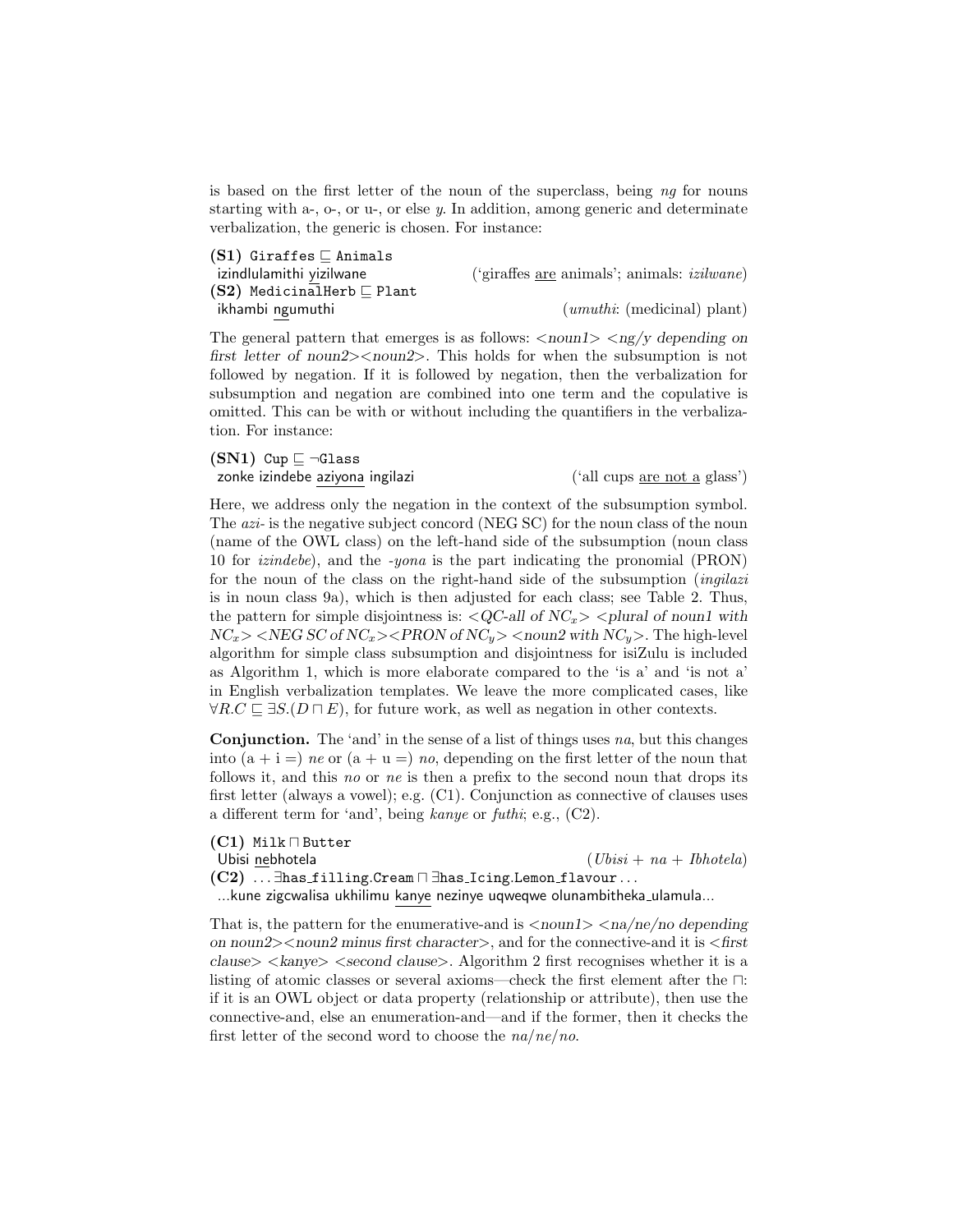Algorithm 1 Determine the verbalization of simple taxonomic subsumption

|     |                                                               | 1: C set of classes, language $\mathcal L$ with $\sqsubseteq$ for subsumption and $\neg$ for negation; variables: A |
|-----|---------------------------------------------------------------|---------------------------------------------------------------------------------------------------------------------|
|     |                                                               | axiom, $NC_i$ nounclass, $c_1, c_2 \in \mathcal{C}$ , $a_1$ term, $a_2$ letter; functions: $getFirstClass(A)$ ,     |
|     |                                                               | $getSecondClass(A), getNC(C), pluralizeNoun(C, NC_i), checkNegation(A),$                                            |
|     | $getFirstChar(C), getNSC(NC_i), getPNC(NC_i).$                |                                                                                                                     |
|     | <b>Require:</b> axiom A with a $\subseteq$ has been retrieved |                                                                                                                     |
|     | 2: $c_1 \leftarrow getFirstClass(A)$                          | $\{$ get subclass $\}$                                                                                              |
|     | 3: $c_2 \leftarrow getSecondClass(A)$                         | $\{$ get superclass $\}$                                                                                            |
|     | 4: $NC_1 \leftarrow getNC(c_1)$                               | $\{$ determine noun class by augment and prefix or dictionary $\}$                                                  |
|     | 5: $NC_2 \leftarrow getNC(c_2)$                               | $\{$ determine noun class by augment and prefix or dictionary $\}$                                                  |
|     | 6: if $checkNegation(A) = true$ then                          |                                                                                                                     |
| 7:  | $NC'_1 \leftarrow$ lookup plural nounclass of $NC_1$          | $\{$ from known list $\}$                                                                                           |
| 8:  | $c'_1 \leftarrow pluralizeNoun(c_1, NC'_1)$                   |                                                                                                                     |
| 9:  | $a_1 \leftarrow$ lookup quantitative concord for $NC'_1$      | {from quantitative concord (QC(all)) list}                                                                          |
| 10: | $n \leftarrow getNSC(NC_1')$                                  | {get negative subject concord for $c'_1$ }                                                                          |
| 11: | $p \leftarrow getPNC(NC_2)$                                   | {get pronomial for $c_2$ }                                                                                          |
| 12: | RESULT $\leftarrow$ ' $a_1$ $c'_1$ np $c_2$ .'                | $\{$ verbalise the disjointness $\}$                                                                                |
|     | $13:$ else                                                    |                                                                                                                     |
| 14: | $a_2 \leftarrow qetFirstChar(c_2)$                            | $\{$ retrieve first letter of $c_2$ $\}$                                                                            |
| 15: | select case                                                   |                                                                                                                     |
| 16: | $a_2 = \mathbf{i}'$ then                                      |                                                                                                                     |
| 17: | RESULT $\leftarrow$ ' $c_1$ y $c_2$ '                         | {verbalise as taxonomic subsumption with $y$ }                                                                      |
| 18: | $a_2 = \{a', 'o', 'u'\}$ then                                 |                                                                                                                     |
| 19: | RESULT $\leftarrow$ ' $c_1$ ng $c_2$ '                        | {verbalise as taxonomic subsumption with $ng$ }                                                                     |
| 20: | $a_2 \notin \{a', i', 'o', 'u'\}$ then                        |                                                                                                                     |
| 21: |                                                               | $RESULT \leftarrow 'this$ is not a well-formed isiZulu noun'                                                        |
| 22: | end select case                                               |                                                                                                                     |
|     | $23:$ end if                                                  |                                                                                                                     |
|     | 24: return RESULT                                             |                                                                                                                     |

Existential Quantification. There are multiple aspects to the verbalization, and we focus here only on the existential quantification, not the verb, due to additioanl complexities of verb tenses and the prepositions that are typically put in the name of the object property in the ontology or conceptual data model. Choices are discussed in [11], and we show here only the final outcome, using the -dwa option. For instance:

## (E1) Professor  $\sqsubseteq$  ∃teaches.Module ('all professors teach at least one module') bonke oSolwazi bafundisa isifundo esisodwa

The esisodwa in (E1) is composed of the relative concord (RC), which is determined by the noun class system, that is attached to the quantitative concord (QC) and then suffixed with the quantitative suffix -dwa; e.g.: esi (RC7) + so  $(QC7) + dwa$ . The RC and QC for each noun class is fixed, and is included in Table 2. Overall, the following pattern is obtained:  $\langle QC$ -all of  $NC_x$   $>$   $\langle pL \rangle$ . noun1 of  $NC_x$ > [conjugated verb] <noun2 of  $NC_y$ > <RC for  $NC_y$ ><QC for  $NC_y$ >dwa; This is presented in Algorithm 3.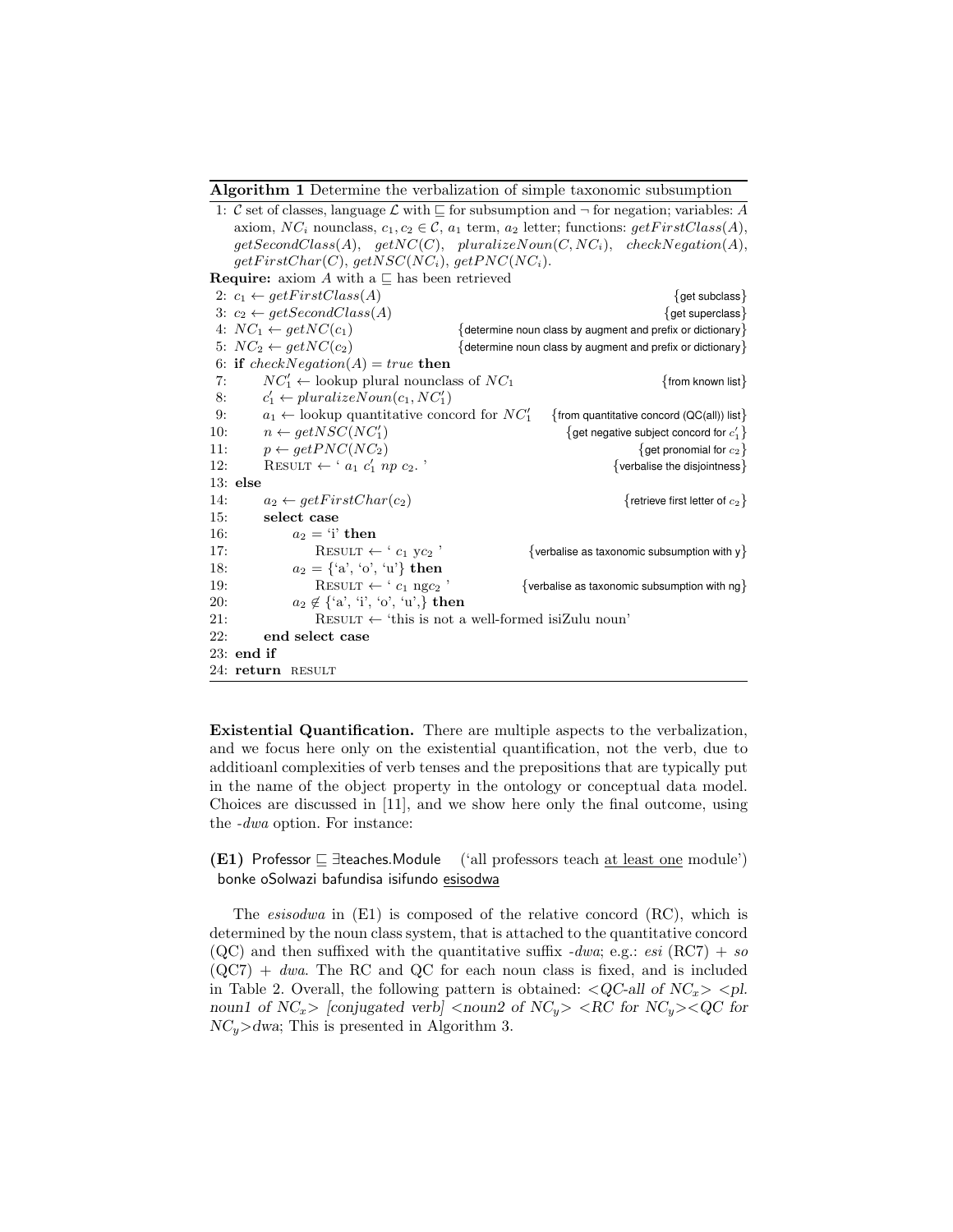Algorithm 2 Determine the verbalization of conjunction in an axiom

|     | 1: R is the set of relationships, A of attributes, C of classes, and language $\mathcal L$  |                                              |
|-----|---------------------------------------------------------------------------------------------|----------------------------------------------|
|     | uses $\sqcap$ to denote conjunction; variables: $e_2$ , $c_1$ a letter, A axiom; functions: |                                              |
|     | $getNextVocabular yElement(A), getFirstChar(e2).$                                           |                                              |
|     | <b>Require:</b> axiom with a $\sqcap$ has been retrieved and position in string is known    |                                              |
|     | 2: $e_2 \leftarrow getNextVocabularyElement(A)$                                             | {retrieve element after the $\sqcap$ }       |
|     | 3: if $e_2 \in \mathcal{R} \cup \mathcal{A}$ then                                           |                                              |
| 4:  | $RESULT \leftarrow 'kanye'$                                                                 | $\{$ verbalise $\sqcap$ as kanye $\}$        |
|     | $5:$ else                                                                                   |                                              |
| 6:  | if $e_2 \in \mathcal{C}$ then                                                               |                                              |
| 7:  | $c_1 \leftarrow \text{getFirstChar}(e_2)$                                                   | {retrieve first letter of $e_2$ }            |
| 8:  | select case                                                                                 |                                              |
| 9:  | $c_1 = \mathbf{i}'$ then                                                                    |                                              |
| 10: | $e_2^- \leftarrow$ drop $c_1$ from $e_2$                                                    |                                              |
| 11: | $\text{RESULT} \leftarrow \text{ 'nee}^{-}$                                                 | $\{$ verbalise $\sqcap$ with ne- prefix $\}$ |
| 12: | $c_1 = 'u'$ then                                                                            |                                              |
| 13: | $e_2^- \leftarrow \text{drop } c_1 \text{ from } e_2$                                       |                                              |
| 14: | RESULT $\leftarrow$ ' noe <sub>2</sub> '                                                    | $\{$ verbalise $\sqcap$ with no- prefix $\}$ |
| 15: | $c_1 = 'a'$ then                                                                            |                                              |
| 16: | $e_2^- \leftarrow \text{drop } c_1 \text{ from } e_2$                                       |                                              |
| 17: | $\text{RESULT} \leftarrow \text{' nae}^-$                                                   | $\{$ verbalise $\sqcap$ with na- prefix $\}$ |
| 18: | $c_1 \notin \{\text{'i'}, \text{'u'}, \text{'a'}\}$ then                                    |                                              |
| 19: | RESULT $\leftarrow$ 'this is not a well-formed isiZulu noun'                                |                                              |
| 20: | end select case                                                                             |                                              |
| 21: | else                                                                                        |                                              |
| 22: | RESULT $\leftarrow$ 'this is not a well-formed axiom'                                       |                                              |
| 23: | end if                                                                                      |                                              |
|     | $24:$ end if                                                                                |                                              |
|     | 25: return RESULT                                                                           |                                              |

# 4 Discussion

For grammatically less complicated languages that have an isolating morphology, such as English, verbalization templates are known to be an effective way to tackle the problem, and may even suffice. This approach breaks down for grammatically richer languages [9], and for isiZulu, we have, so far, not found a single case where a plain template suffices. The insufficiently structured grammar rules in the outdated documentation made it also clear that committing to a comprehensive specification of the isiZulu grammar in such a way as to be computationally useful and correct (e.g., by using the Grammatical Framework [http://www.grammaticalframework.org/]), will take a substantial amount of resources. Such resources are not available at present, yet something has to be done for multilingual knowledge repositories that are adequate in the multilingual society in South Africa. Despite that no software has been presented in this paper, we hope to have provided some motivational use cases for investigation, which is benefiting both isiZulu linguistics and ICT in general, and introduced some interesting new challenges for the verbalization of logical theories in gram-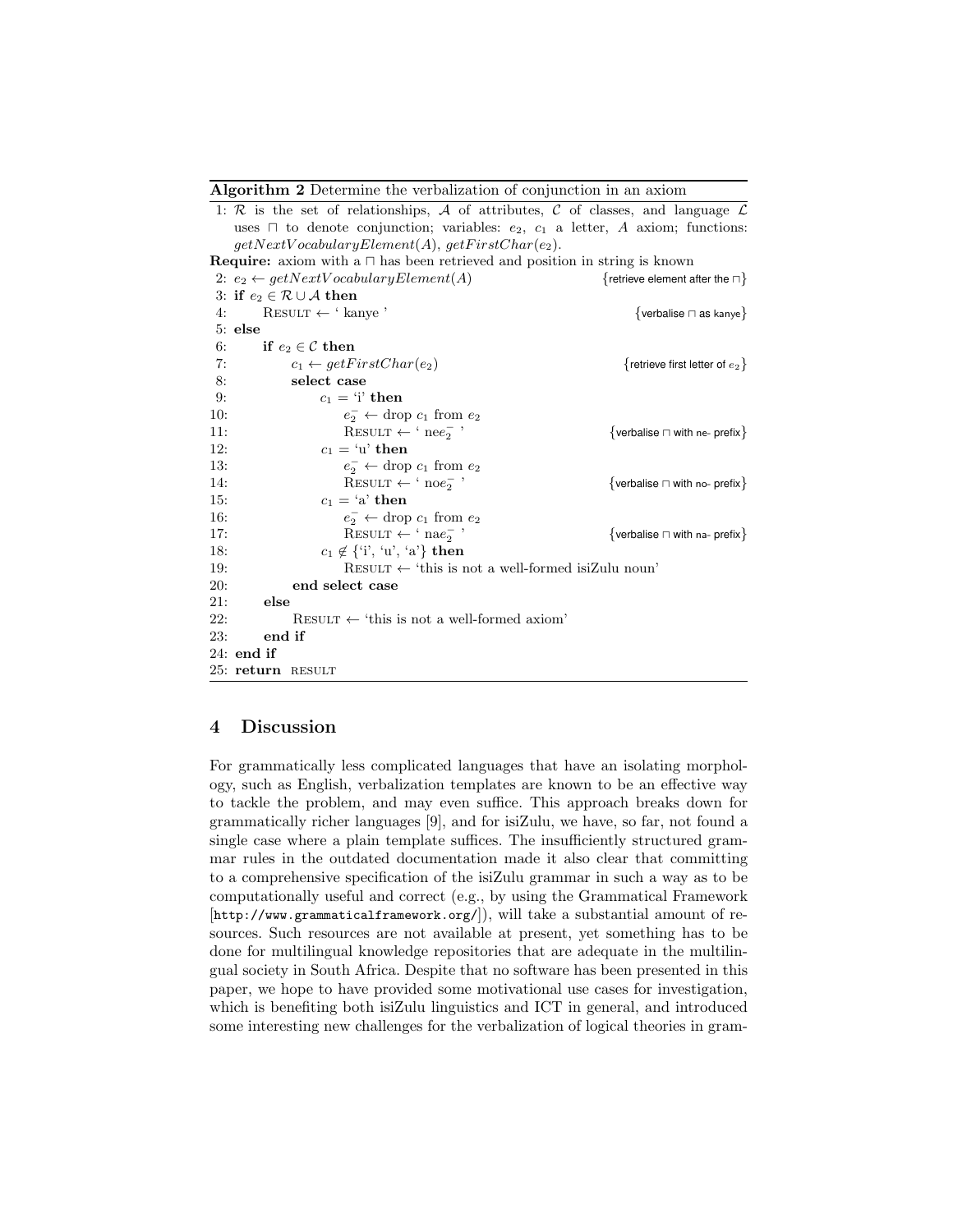Algorithm 3 Determine the verbalization of existential quantification with object property (first, basic, version)

|                                                                | 1: C set of classes, language L with $\sqsubseteq$ for subsumption and $\exists$ for existential quan-        |
|----------------------------------------------------------------|---------------------------------------------------------------------------------------------------------------|
|                                                                | tification; variables: A axiom, $NC_i$ noun class, $c_1, c_2 \in \mathcal{C}, o \in \mathcal{R}, a_1$ a term; |
|                                                                | $r_2, q_2$ concords; functions: $getFirstClass(A), getSecondClass(A), getNC(C),$                              |
| $pluralizeNoun(C, NCi)$ , $getRC(NCi)$ $getQC(NCi)$ .          |                                                                                                               |
|                                                                | <b>Require:</b> axiom A with a $\sqsubset$ and a $\exists$ on the rhs of the inclusion has been retrieved     |
| 2: $c_1 \leftarrow qetFirstClass(A)$                           | $\{$ get subclass $\}$                                                                                        |
| 3: $c_2 \leftarrow getSecondClass(A)$                          | $\{$ get superclass $\}$                                                                                      |
| 4: $o \leftarrow getObjProp(A)$                                | {get object property}                                                                                         |
| 5: $NC_1 \leftarrow getNC(c_1)$                                | {determine noun class by augment and prefix or dictionary}                                                    |
| 6: $NC_2 \leftarrow getNC(c_2)$                                | $\{$ determine noun class by augment and prefix or dictionary $\}$                                            |
| 7: $NC_1' \leftarrow$ lookup plural nounclass of $NC_1$        | $\{$ from known list $\}$                                                                                     |
| 8: $c'_1 \leftarrow pluralizeNoun(c_1, NC'_1)$                 |                                                                                                               |
| 9: $a_1 \leftarrow$ lookup quantitative concord for $NC'_1$    | {from quantitative concord ( $QC(all)$ ) list}                                                                |
| 10: $o' \leftarrow$ AlgoConjugate(o, NC <sub>1</sub> )         | {call algorithm $AlgoConjugate$ to conjugate $o$ }                                                            |
| 11: $r_2 \leftarrow \text{getRC}(NC_2)$                        | {get relative concord for $c_2$ }                                                                             |
| 12: $q_2 \leftarrow \text{getQC}(NC_2)$                        | {get quantitative concord for $c_2$ from the QC <sub>dwa</sub> -list}                                         |
| 13: RESULT $\leftarrow$ ' $a_1$ $c'_1$ o' $c_2$ $r_2q_2dwa.$ ' | {verbalise the simple $axiom$ }                                                                               |
| 14: return RESULT                                              |                                                                                                               |
|                                                                |                                                                                                               |

matically rich languages. We will continue to extend the algorithms, add more, and implement them.

The algorithms may also be of use for machine translation. For instance, Google Translate English-isiZulu translates, e.g., "mix the sugar and milk and butter" as "hlanganisa ushukela nobisi ibhotela" (translation d.d. 14-1-2014), which misses the second conjunction in the enumeration, whereas a ushukela $\Box$ ubisi  $\Box$  ibhotela with Algorithm 2 obtains the correct verbalisation/translation (ushukela nobisi nebhotela). Similarly, "all giraffes eat twigs" is translated as "yonke izindlulamithi udle amahlumela" (translation d.d. 14-1-2014), but izindlulamithi is in noun class 10, not 9, so it goes with zonke instead, not Google Translate's yonke. This can be correctly verbalised following Algorithm 1, line 9.

An aspect of further investigation is the implementability of subsumption with the living/non-living thing distinction compared to the syntax-based shortcut, as it is not clear yet whether a syntax-based criteria holds for other cases when a distinction is made between living and non-living things. Such annotations will be less than assigning noun classes to each term. Also, this means there has to be some way to encode such multilingual information, which may be possible by extending the Lemon model [13] or putting it in a designated annotation field.

# 5 Conclusions

Verbalizing ontologies in isiZulu requires more than a template-based approach for each construct investigated. We provided novel verbalization patterns for